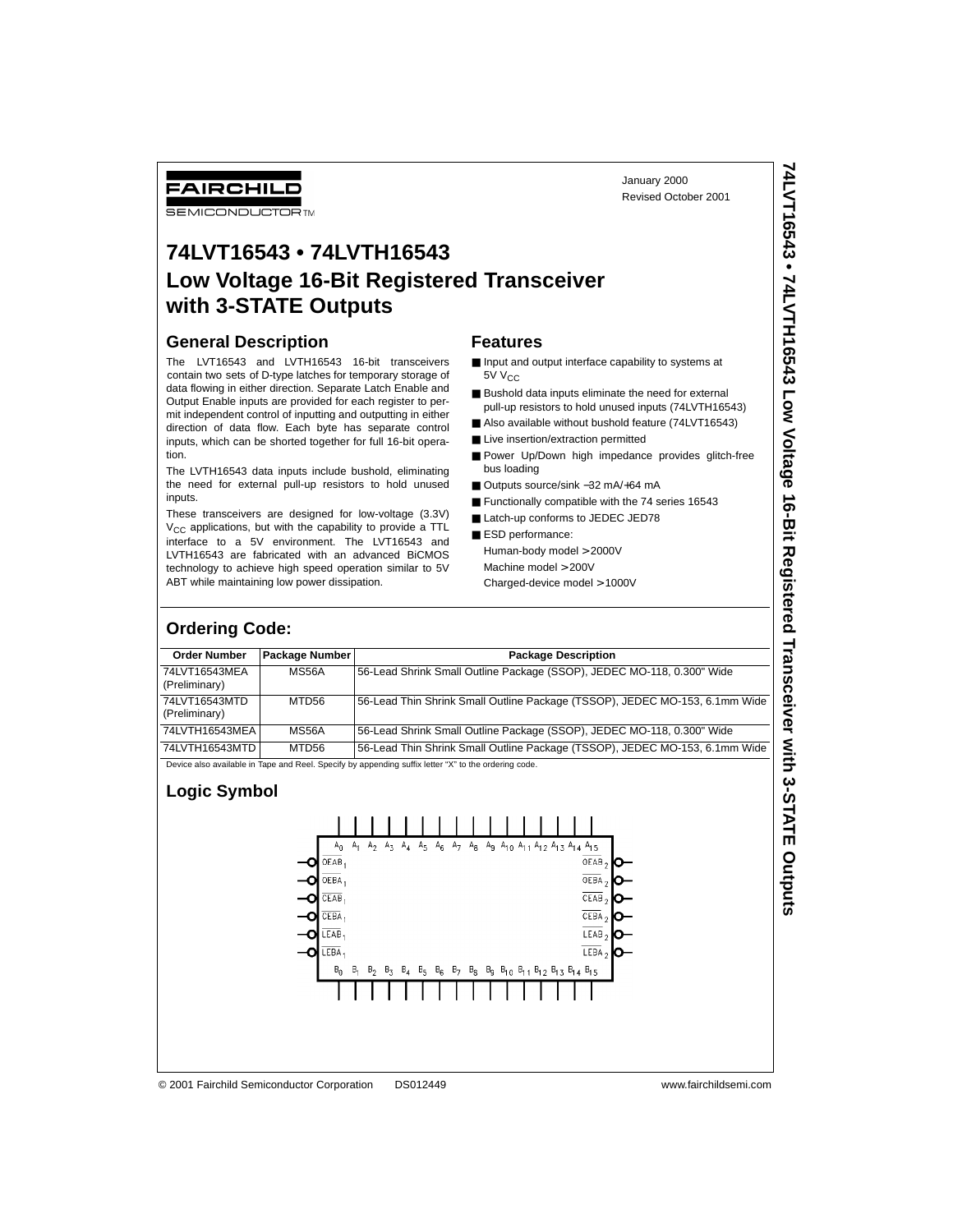| Connection Diagram                                                                                                                                                                                                                                                                                                                                           |                                                                                                                                                        |                                                                                                                                                                                                                                                                                                                                                                                                                                                         |  |  |  |  |
|--------------------------------------------------------------------------------------------------------------------------------------------------------------------------------------------------------------------------------------------------------------------------------------------------------------------------------------------------------------|--------------------------------------------------------------------------------------------------------------------------------------------------------|---------------------------------------------------------------------------------------------------------------------------------------------------------------------------------------------------------------------------------------------------------------------------------------------------------------------------------------------------------------------------------------------------------------------------------------------------------|--|--|--|--|
| OEAB<br>LEAB,<br>CEAB,<br>GND<br>$\mathbb{A}_0$<br>$\mathsf{A}_\mathsf{I}$<br>$\rm v_{\rm CC}$<br>A <sub>2</sub><br>$A_{\overline{5}}$<br>$A_4$<br>GND<br>A <sub>5</sub><br>$\mathsf{A}_6$<br>$\mathbb{A}_{7}$<br>$\mathbb{A}_8$<br>$\mathbb{A}_9$<br>$A_{1,0}$<br>GND<br>$A_{11}$<br>$A_{1,2}$<br>$A_{1,3}$<br>$v_{\rm cc}$<br>$A_{14}$<br>$A_{1,5}$<br>GND | 1<br>$\overline{2}$<br>3<br>4<br>5<br>6<br>7<br>8<br>9<br>10<br>11<br>12<br>13<br>14<br>15<br>16<br>17<br>18<br>19<br>20<br>21<br>22<br>23<br>24<br>25 | OEBA,<br>56<br>LEBA,<br>55<br>CEBA <sub>1</sub><br>54<br>53<br>GND<br>52<br>$\mathsf{B}_0$<br>51<br>В,<br>50<br>$V_{\rm CC}$<br>49<br>B <sub>2</sub><br>48<br>$B_3$<br>47<br>$B_4$<br>46<br>GND<br>45<br>$B_5$<br>44<br>$\mathsf{B}_6$<br>43<br>$B_7$<br>42<br>$B_{3}$<br>41<br>$B_{g}$<br>40<br>$B_{1,0}$<br>GND<br>39<br>38<br>$B_{1,1}$<br>37<br>$B_{1,2}$<br>36<br>$B_{13}$<br>35<br>$v_{\rm cc}$<br>34<br>$B_{14}$<br>33<br>$B_{1,5}$<br>32<br>GND |  |  |  |  |
| CEAB <sub>2</sub><br>LEAB <sub>2</sub><br>OEAB <sub>2</sub>                                                                                                                                                                                                                                                                                                  | 26<br>27<br>28                                                                                                                                         | CEBA<br>31<br>$LEBA$ <sub>2</sub><br>30<br>$\overline{\text{OEBA}}_2$<br>29                                                                                                                                                                                                                                                                                                                                                                             |  |  |  |  |
|                                                                                                                                                                                                                                                                                                                                                              |                                                                                                                                                        |                                                                                                                                                                                                                                                                                                                                                                                                                                                         |  |  |  |  |

### **Pin Descriptions**

| <b>Pin</b><br><b>Names</b> | Description                             |
|----------------------------|-----------------------------------------|
| OEAB <sub>n</sub>          | A-to-B Output Enable Input (Active LOW) |
| $\overline{\sf OEBA}_n$    | B-to-A Output Enable Input (Active LOW) |
| CEAB <sub>n</sub>          | A-to-B Enable Input (Active LOW)        |
| CEBA <sub>n</sub>          | B-to-A Enable Input (Active LOW)        |
| LEAB <sub>n</sub>          | A-to-B Latch Enable Input (Active LOW)  |
| LEBA <sub>n</sub>          | B-to-A Latch Enable Input (Active LOW)  |
| $A_0 - A_{15}$             | A-to-B Data Inputs or                   |
|                            | B-to-A 3-STATE Outputs                  |
| $B_0 - B_{15}$             | B-to-A Data Inputs or                   |
|                            | A-to-B 3-STATE Outputs                  |

## **Functional Description**

The LVT16543 and LVTH16543 contain two sets of D-type latches, with separate input and output controls for each. For data flow from A to B, for example, the A to B Enable (CEAB) input must be LOW in order to enter data from the A Port or take data from the B Port as indicated in the Data I/ O Control Table. With CEAB LOW, a low signal on (LEAB) input makes the A to B latches transparent; a subsequent LOW-to-HIGH transition of the LEAB line puts the

A latches in the storage mode and their outputs no longer change with the A inputs. With CEAB and OEAB both LOW, the B output buffers are active and reflect the data present on the output of the A latches. Control of data flow from B to A is similar, but using the CEBA, LEBA and OEBA. Each byte has separate control inputs, allowing the device to be used as two 8-bit transceivers or as one 16-bit transceiver.

## **Data I/O Control Table**

|                   | <b>Inputs</b>     |                   | <b>Latch Status</b> | Output                     |
|-------------------|-------------------|-------------------|---------------------|----------------------------|
| CEAB <sub>n</sub> | LEAB <sub>n</sub> | OEAB <sub>n</sub> | (Byte n)            | <b>Buffers</b><br>(Byte n) |
| Н                 | X                 | X                 | Latched             | High Z                     |
| X                 | н                 | X                 | Latched             |                            |
|                   |                   | X                 | Transparent         |                            |
| X                 | X                 | н                 |                     | High Z                     |
| L                 | x                 |                   |                     | Driving                    |

H = HIGH Voltage Level L = LOW Voltage Level

 $X = ImmateriaI$ 

A-to-B data flow shown; B-to-A flow control is the same, except using  $\overline{CEBA}_n$ ,  $\overline{LEBA}_n$  and  $\overline{OEBA}_n$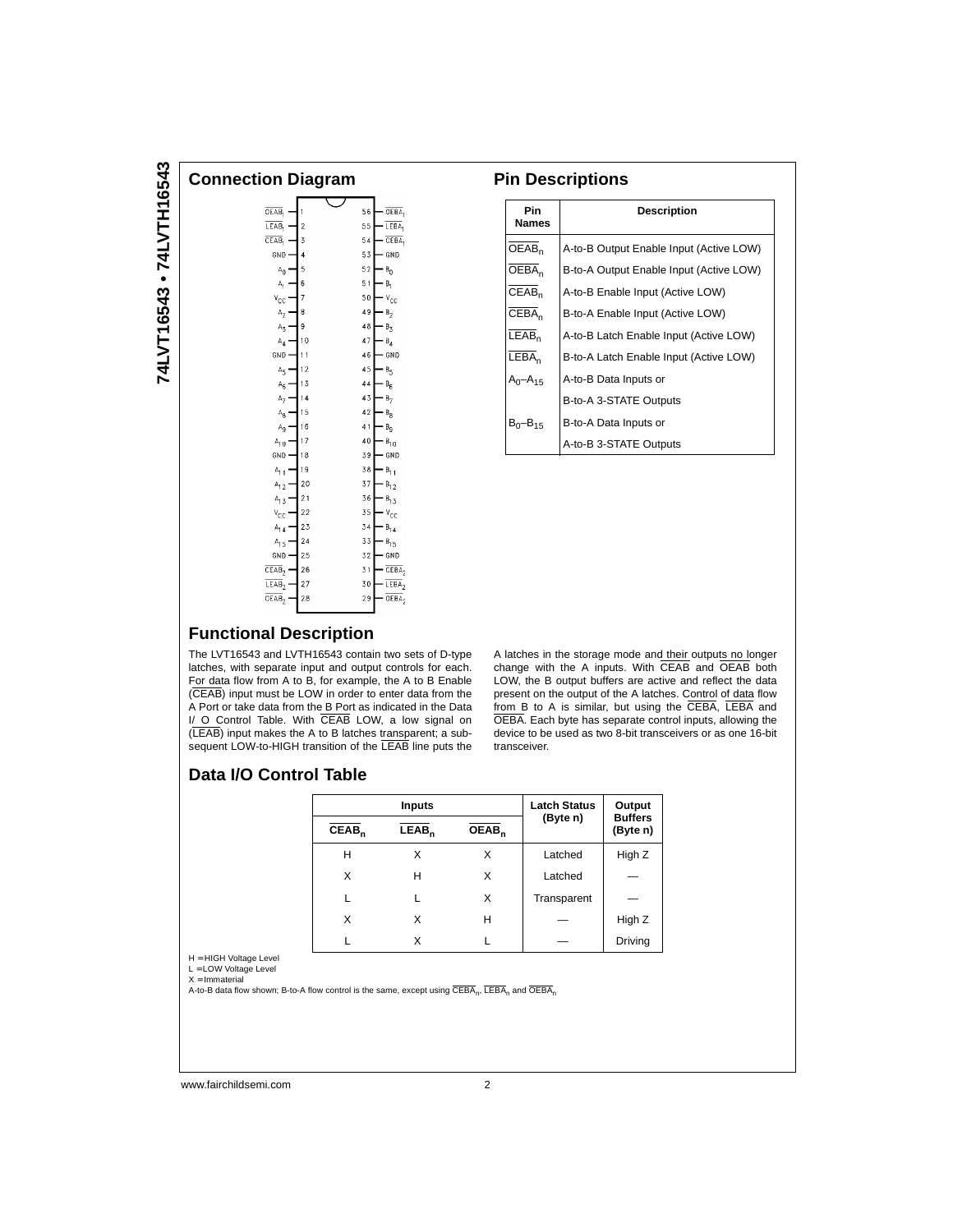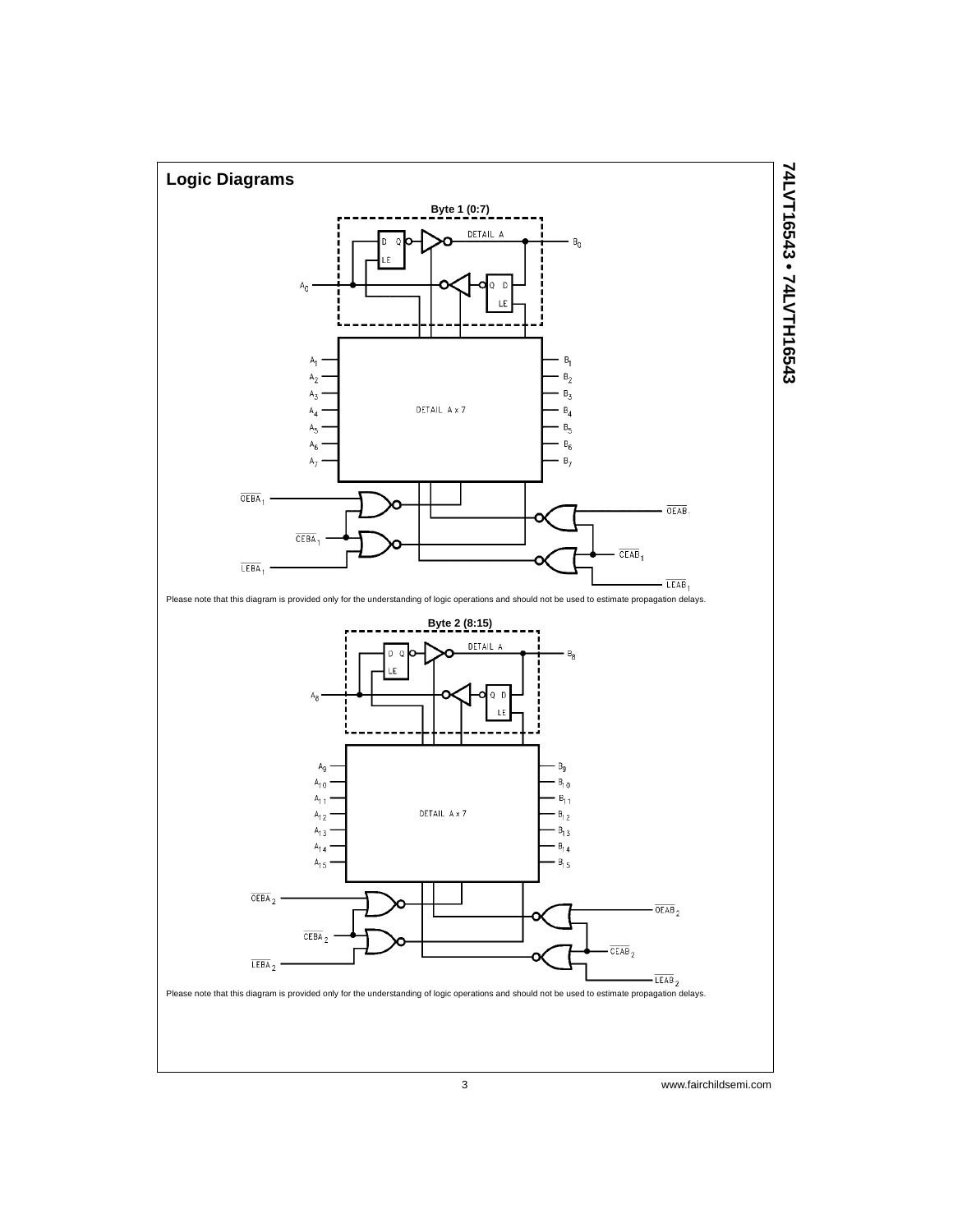| Symbol           | Parameter                        | Value            | <b>Conditions</b>                                     | <b>Units</b> |
|------------------|----------------------------------|------------------|-------------------------------------------------------|--------------|
| $V_{\rm CC}$     | Supply Voltage                   | $-0.5$ to $+4.6$ |                                                       | v            |
| V,               | DC Input Voltage                 | $-0.5$ to $+7.0$ |                                                       | V            |
| $V_{\rm O}$      | DC Output Voltage                | $-0.5$ to $+7.0$ | Output in 3-STATE                                     | V            |
|                  |                                  | $-0.5$ to $+7.0$ | Output in HIGH or LOW State (Note 2)                  | V            |
| Ιĸ               | DC Input Diode Current           | $-50$            | $V_1 < GND$                                           | mA           |
| $I_{OK}$         | DC Output Diode Current          | $-50$            | $V_{\Omega}$ < GND                                    | mA           |
| $I_{\Omega}$     | DC Output Current                | 64               | Output at HIGH State<br>$V_O > V_{CC}$                | mA           |
|                  |                                  | 128              | Output at LOW State<br>$V_{\Omega}$ > $V_{\text{CC}}$ |              |
| $I_{\rm CC}$     | DC Supply Current per Supply Pin | ±64              |                                                       | mA           |
| <sup>I</sup> GND | DC Ground Current per Ground Pin | ±128             |                                                       | mA           |
| $I_{STG}$        | Storage Temperature              | $-65$ to $+150$  |                                                       | °C           |

# **Recommended Operating Conditions**

| Symbol              | <b>Parameter</b>                                          | Min   | Max   | <b>Units</b> |
|---------------------|-----------------------------------------------------------|-------|-------|--------------|
| $V_{\text{CC}}$     | Supply Voltage                                            | 2.7   | 3.6   |              |
| $V_1$               | Input Voltage                                             |       | 5.5   |              |
| Iон                 | <b>HIGH-Level Output Current</b>                          |       | $-32$ | mA           |
| $I_{OL}$            | <b>LOW-Level Output Current</b>                           |       | 64    |              |
| $T_A$               | Free-Air Operating Temperature                            | $-40$ | 85    | ി            |
| $\Delta t/\Delta V$ | Input Edge Rate, $V_{IN} = 0.8V - 2.0V$ , $V_{CC} = 3.0V$ | 0     | 10    | ns/V         |

Note 1: Absolute Maximum continuous ratings are those values beyond which damage to the device may occur. Exposure to these conditions or conditions<br>beyond those indicated may adversely affect device reliability. Functiona Note 2: I<sub>O</sub> Absolute Maximum Rating must be observed.

www.fairchildsemi.com 4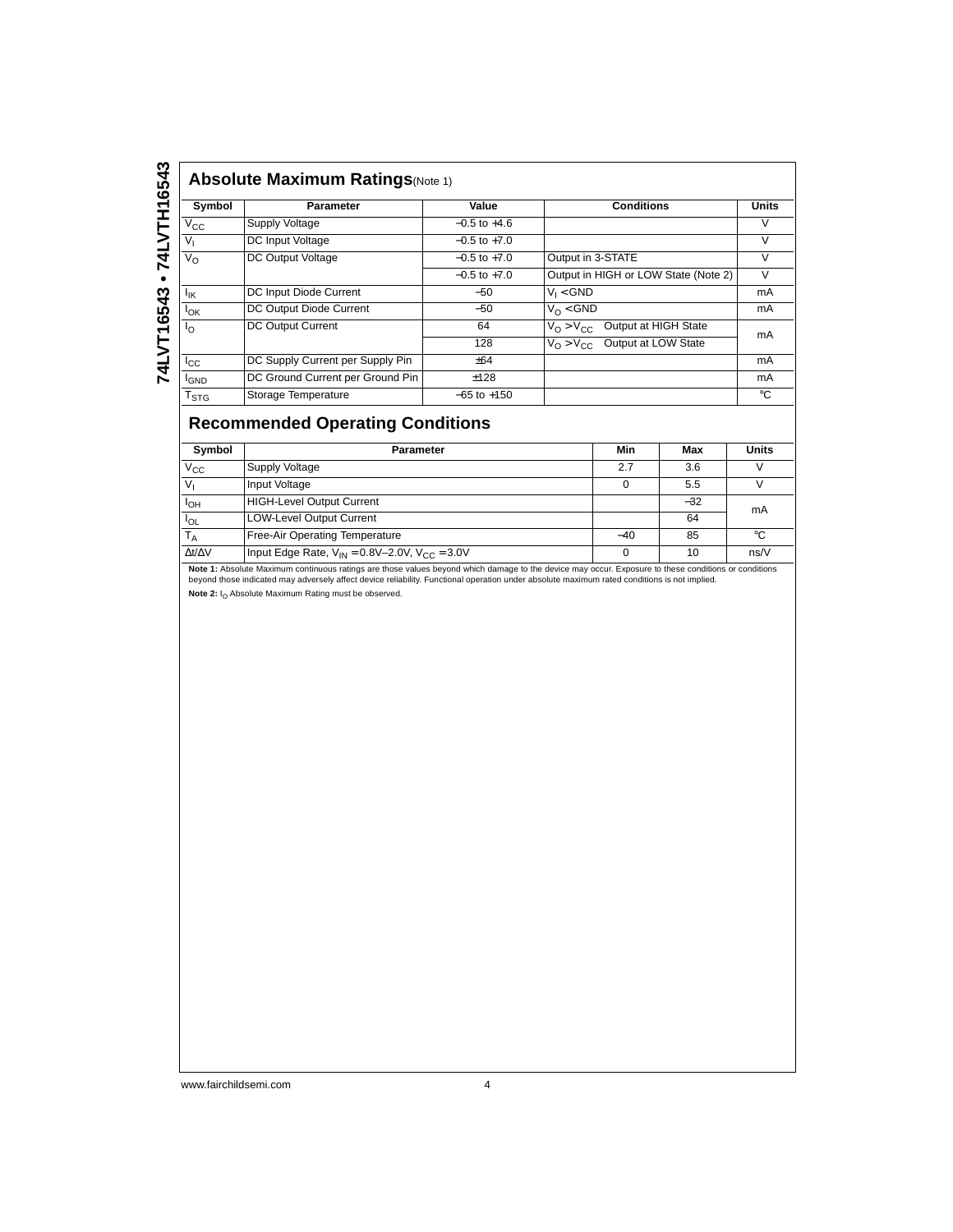| Symbol               | Parameter                                                |                     | $V_{CC}$    | $T_A = -40^\circ C$ to $+85^\circ C$ |            | <b>Units</b>            | <b>Conditions</b>                      |
|----------------------|----------------------------------------------------------|---------------------|-------------|--------------------------------------|------------|-------------------------|----------------------------------------|
|                      |                                                          |                     | (V)         | Min                                  | Max        |                         |                                        |
| $V_{\text{IK}}$      | Input Clamp Diode Voltage                                |                     | 2.7         |                                      | $-1.2$     | $\overline{\mathsf{v}}$ | $I_1 = -18$ mA                         |
| $V_{IH}$             | Input HIGH Voltage                                       |                     | $2.7 - 3.6$ | 2.0                                  |            | $\vee$                  | $V_{\Omega} \leq 0.1V$ or              |
| $V_{\parallel}$      | Input LOW Voltage                                        |                     | $2.7 - 3.6$ |                                      | 0.8        |                         | $V_{O} \ge V_{CC} - 0.1V$              |
| V <sub>OH</sub>      | Output HIGH Voltage                                      |                     | $2.7 - 3.6$ | $V_{CC}$ – 0.2                       |            | $\vee$                  | $I_{OH} = -100 \mu A$                  |
|                      |                                                          |                     | 2.7         | 2.4                                  |            | $\vee$                  | $I_{OH} = -8$ mA                       |
|                      |                                                          |                     | 3.0         | 2.0                                  |            | $\vee$                  | $I_{OH} = -32$ mA                      |
| $V_{OL}$             | Output LOW Voltage                                       |                     | 2.7         |                                      | 0.2        | $\overline{\mathsf{v}}$ | $I_{OL} = 100 \overline{\mu A}$        |
|                      |                                                          |                     | 2.7         |                                      | 0.5        | $\overline{\mathsf{v}}$ | $I_{OL} = 24 \text{ mA}$               |
|                      |                                                          |                     | 3.0         |                                      | 0.4        | $\overline{\vee}$       | $I_{OL}$ = 16 mA                       |
|                      |                                                          |                     | 3.0         |                                      | 0.5        | $\vee$                  | $I_{OL}$ = 32 mA                       |
|                      |                                                          |                     | 3.0         |                                      | 0.55       | $\overline{\mathsf{v}}$ | $I_{OL} = 64 \text{ mA}$               |
| I <sub>I(HOLD)</sub> | <b>Bushold Input Minimum Drive</b>                       |                     | 3.0         | 75                                   |            | μA                      | $V_1 = 0.8V$                           |
| (Note 3)             |                                                          |                     |             | $-75$                                |            | μA                      | $V_1 = 2.0V$                           |
| $I_{I(OD)}$          | <b>Bushold Input Over-Drive</b>                          |                     | 3.0         | 500                                  |            | μA                      | (Note 4)                               |
| (Note 3)             | <b>Current to Change State</b>                           |                     |             | $-500$                               |            | μA                      | (Note 5)                               |
| Т,                   | Input Current                                            |                     | 3.6         |                                      | 10         | μA                      | $V_1 = 5.5V$                           |
|                      |                                                          | <b>Control Pins</b> | 3.6         |                                      | ±1         | μA                      | $V_1 = 0V$ or $V_{CC}$                 |
|                      |                                                          | Data Pins           | 3.6         |                                      | $-5$       | μA                      | $V_1 = 0V$                             |
|                      |                                                          |                     |             |                                      | 1          | μA                      | $\overline{V_1} = V_{CC}$              |
| $I_{OFF}$            | Power Off Leakage Current                                |                     | 0           |                                      | ±100       | μA                      | $0V \leq V_1$ or $V_0 \leq 5.5V$       |
| PU/PD                | Power Up/Down 3-STATE                                    |                     | $0 - 1.5V$  |                                      | ±100<br>μA |                         | $V_{\Omega} = 0.5V$ to 3.0V            |
|                      | Output Current                                           |                     |             |                                      |            |                         | $V_1 =$ GND or $V_{CC}$                |
| $IOZL$ (Note 3)      | 3-STATE Output Leakage Current                           |                     | 3.6         |                                      | $-5$       | μA                      | $V_0 = 0.0V$                           |
| l <sub>OZL</sub>     | 3-STATE Output Leakage Current                           |                     | 3.6         |                                      | $-5$       | μA                      | $VO = 0.5V$                            |
|                      | I <sub>OZH</sub> (Note 3) 3-STATE Output Leakage Current |                     | 3.6         |                                      | 5          | μA                      | $V_0 = 3.6V$                           |
| $I_{OZH}$            | 3-STATE Output Leakage Current                           |                     | 3.6         |                                      | 5          | μA                      | $V_0 = 3.0V$                           |
| $IOZH$ +             | 3-STATE Output Leakage Current                           |                     | 3.6         |                                      | 10         | μA                      | $V_{CC}$ < $V_{O}$ $\leq$ 5.5V         |
| $I_{\rm CCH}$        | Power Supply Current                                     |                     | 3.6         |                                      | 0.19       | mA                      | Outputs HIGH                           |
| ICCL                 | Power Supply Current                                     |                     | 3.6         |                                      | 5          | mA                      | <b>Outputs LOW</b>                     |
| $I_{CCZ}$            | Power Supply Current                                     |                     | 3.6         |                                      | 0.19       | mA                      | <b>Outputs Disabled</b>                |
| $I_{CCZ}+$           | Power Supply Current                                     |                     | 3.6         |                                      | 0.19       | mA                      | $V_{CC} \leq V_{O} \leq 5.5V$ ,        |
|                      |                                                          |                     |             |                                      |            |                         | <b>Outputs Disabled</b>                |
| $\Delta I_{CC}$      | Increase in Power Supply Current                         |                     |             |                                      | 0.2        |                         | One Input at $V_{CC}$ – 0.6V           |
|                      | (Note 6)                                                 |                     | 3.6         |                                      |            | mA                      | Other Inputs at V <sub>CC</sub> or GND |

74LVT16543 • 74LVTH16543 **74LVT16543 • 74LVTH16543**

**Note 3:** Applies to bushold versions only (74LVTH16543)

**Note 4:** An external driver must source at least the specified current to switch from LOW-to-HIGH.

**Note 5:** An external driver must sink at least the specified current to switch from HIGH-to-LOW.

Note 6: This is the increase in supply current for each input that is at the specified voltage level rather than V<sub>CC</sub> or GND.

## **Dynamic Switching Characteristics** (Note 7)

| Symbol | Parameter                                    | $V_{CC}$ | $\mathsf{T}_\Delta = 25^\circ\mathsf{C}$ |        | <b>Units</b> | <b>Conditions</b> |                                              |
|--------|----------------------------------------------|----------|------------------------------------------|--------|--------------|-------------------|----------------------------------------------|
|        |                                              | (V)      | Min                                      | Typ    | Max          |                   | $C_L = 50$ pF, R <sub>L</sub> = 500 $\Omega$ |
| Volp   | Quiet Output Maximum Dynamic Vol             | 3.3      |                                          | 0.8    |              |                   | (Note 8)                                     |
| VOLV   | Quiet Output Minimum Dynamic V <sub>OL</sub> | 3.3      |                                          | $-0.8$ |              |                   | (Note 8)                                     |

**Note 7:** Characterized in SSOP package. Guaranteed parameter, but not tested.

**Note 8:** Max number of outputs defined as (n). n−1 data inputs are driven 0V to 3V. Output under test held LOW.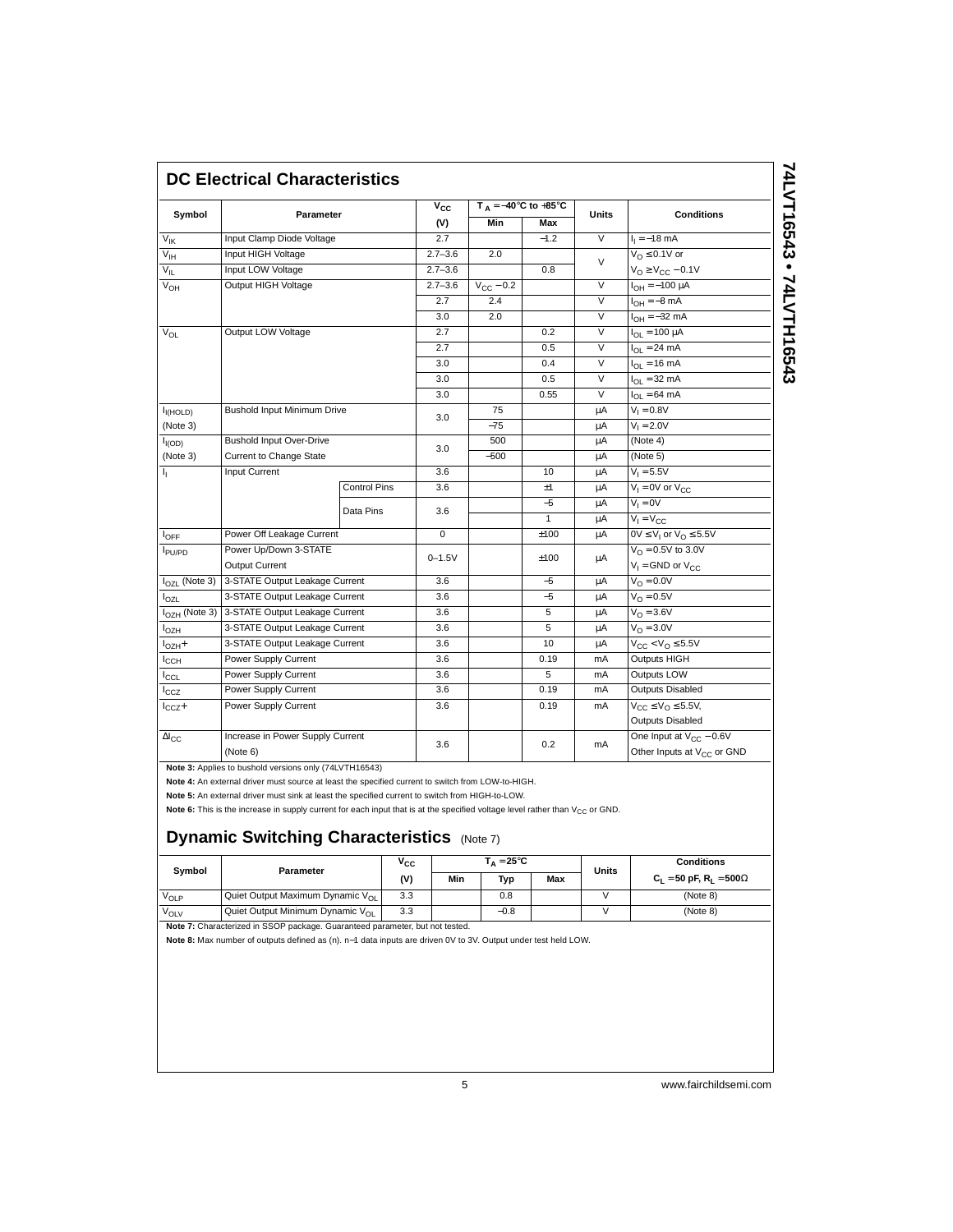| Symbol           |                           | Parameter                   |     | $C_1 = 50$ pF, R <sub>1</sub> = 500 $\Omega$<br>$V_{CC} = 3.3 \pm 0.3V$ |                  | $V_{CC} = 2.7V$ | <b>Units</b> |  |
|------------------|---------------------------|-----------------------------|-----|-------------------------------------------------------------------------|------------------|-----------------|--------------|--|
|                  |                           |                             |     | Max                                                                     | Min              | Max             |              |  |
| $t_{PLH}$        | Propagation Delay         |                             | 1.2 | 4.2                                                                     | 1.2              | 4.5             |              |  |
| t <sub>PHL</sub> | Data to Outputs           |                             |     | 4.4                                                                     | 1.2              | 4.9             | ns           |  |
| $t_{PLH}$        | Propagation Delay         |                             | 1.3 | 4.7                                                                     | 1.3              | 5.5             |              |  |
| $t_{\text{PHL}}$ | $LE$ to A or B            |                             |     | 5.1                                                                     | 1.3              | 5.8             | ns           |  |
| t <sub>PZH</sub> | Output Enable Time        |                             |     | 4.7                                                                     | 1.3              | 5.4             | ns           |  |
| t <sub>PZL</sub> | $OE$ to A or B            |                             | 1.3 | 5.1                                                                     | 1.3              | 6.1             |              |  |
| t <sub>PHZ</sub> | Output Disable Time       |                             | 2.0 | 5.5                                                                     | 2.0              | 5.7             | ns           |  |
| t <sub>PLZ</sub> | OE to A or B              |                             |     | 4.9                                                                     | 2.0              | 4.9             |              |  |
| $t_{PZH}$        | Output Enable Time        | 1.3                         | 4.6 | 1.3                                                                     | 5.6              | ns              |              |  |
| t <sub>PZL</sub> | $\overline{CE}$ to A or B | 1.3                         | 5.0 | 1.3                                                                     | 6.1              |                 |              |  |
| t <sub>PHZ</sub> | Output Disable Time       |                             | 2.0 | 5.5                                                                     | 2.0              | 5.8             | ns           |  |
| t <sub>PLZ</sub> | $CE$ to $A$ or $B$        |                             | 2.0 | 4.9                                                                     | 2.0              | 4.9             |              |  |
| $t_{\rm W}$      | <b>Pulse Duration</b>     | LE LOW                      | 3.3 |                                                                         | 3.3 <sub>2</sub> |                 | ns           |  |
| $t_{\rm S}$      | Setup Time                | A or B before LE, Data HIGH | 0.5 |                                                                         | 0.5              |                 |              |  |
|                  |                           | A or B before LE, Data LOW  | 0.8 |                                                                         | 1.3              |                 |              |  |
|                  |                           | A or B before CE, Data HIGH | 0.5 |                                                                         | 0.0              |                 | ns           |  |
|                  |                           | A or B before CE, Data LOW  | 0.6 |                                                                         | 1.1              |                 |              |  |
| $t_H$            | Hold Time                 | A or B after LE, Data HIGH  | 1.5 |                                                                         | 0.7              |                 |              |  |
|                  |                           | A or B after LE, Data LOW   | 1.2 |                                                                         | 1.3              |                 |              |  |
|                  |                           | A or B after CE, Data HIGH  | 1.7 |                                                                         | 0.9              |                 | ns           |  |
|                  |                           | A or B after CE, Data LOW   | 1.6 |                                                                         | 1.8              |                 |              |  |

**Note 9:** Skew is defined as the absolute value of the difference between the actual propagation delay for any two separate outputs of the same device. The<br>specification applies to any outputs switching in the same directi

# **Capacitance** (Note 10)

| Symbol   | Parameter                                                                            | <b>Conditions</b>                                              | Tvpical | Units |
|----------|--------------------------------------------------------------------------------------|----------------------------------------------------------------|---------|-------|
| ∪ιν      | Input Capacitance                                                                    | $V_{CC}$ = OPEN, $V_1$ = 0V or $V_{CC}$                        |         | D۳    |
| $G_{VQ}$ | Input/Output Capacitance                                                             | $V_{\text{CC}} = 3.0 V, V_{\text{O}} = 0 V$ or $V_{\text{CC}}$ |         | рF    |
|          | Nets 40: Conneitance in meanured of frographic (4 MH = nex MIL CTD 000D Method 2042) |                                                                |         |       |

**Note 10:** Capacitance is measured at frequency f = 1 MHz, per MIL-STD-883B, Method 3012.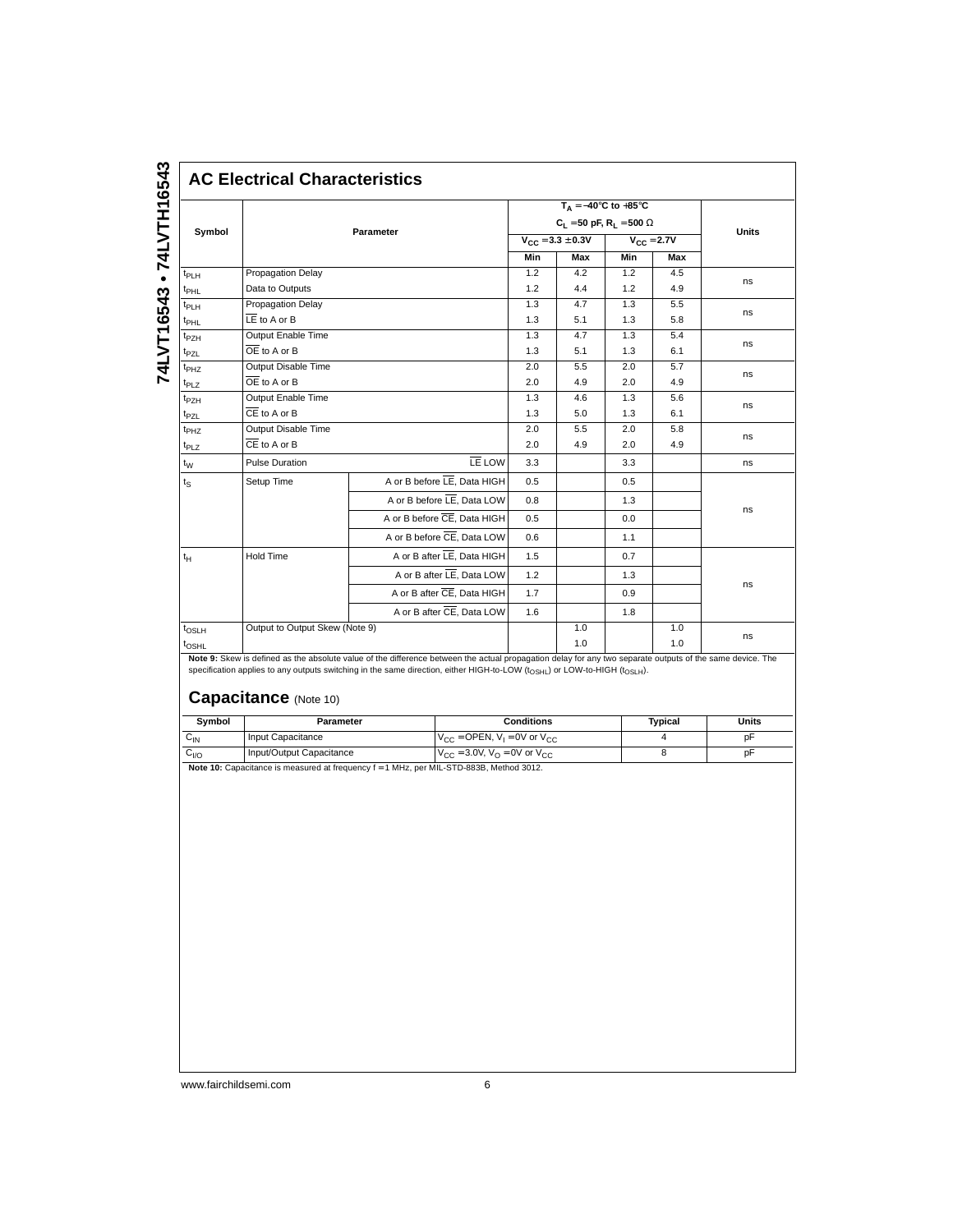

7 www.fairchildsemi.com